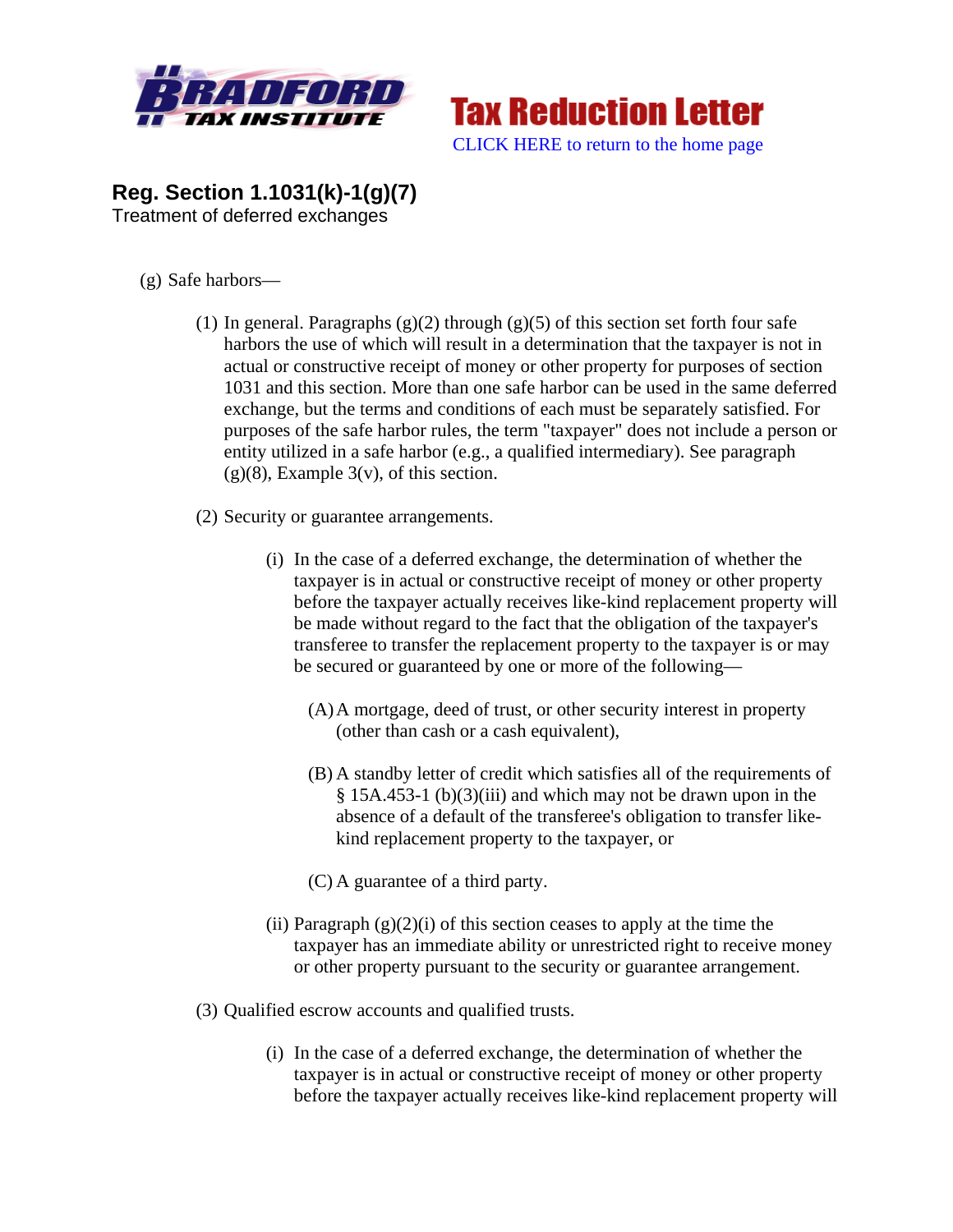be made without regard to the fact that the obligation of the taxpayer's transferee to transfer the replacement property to the taxpayer is or may be secured by cash or a cash equivalent if the cash or cash equivalent is held in a qualified escrow account or in a qualified trust.

- (ii) A qualified escrow account is an escrow account wherein—
	- (A)The escrow holder is not the taxpayer or a disqualified person (as defined in paragraph (k) of this section), and
	- (B) The escrow agreement expressly limits the taxpayer's rights to receive, pledge, borrow, or otherwise obtain the benefits of the cash or cash equivalent held in the escrow account as provided in paragraph  $(g)(6)$  of this section.
- (iii)A qualified trust is a trust wherein—
	- (A)The trustee is not the taxpayer or a disqualified person (as defined in paragraph (k) of this section, except that for this purpose the relationship between the taxpayer and the trustee created by the qualified trust will not be considered a relationship under section 267(b)), and
	- (B) The trust agreement expressly limits the taxpayer's rights to receive, pledge, borrow, or otherwise obtain the benefits of the cash or cash equivalent held by the trustee as provided in paragraph  $(g)(6)$  of this section.
- $(iv)$ Paragraph  $(g)(3)(i)$  of this section ceases to apply at the time the taxpayer has an immediate ability or unrestricted right to receive, pledge, borrow, or otherwise obtain the benefits of the cash or cash equivalent held in the qualified escrow account or qualified trust. Rights conferred upon the taxpayer under state law to terminate or dismiss the escrow holder of a qualified escrow account or the trustee of a qualified trust are disregarded for this purpose.
- (v) A taxpayer may receive money or other property directly from a party to the exchange, but not from a qualified escrow account or a qualified trust, without affecting the application of paragraph  $(g)(3)(i)$  of this section.
- (4) Qualified intermediaries.
	- (i) In the case of a taxpayer's transfer of relinquished property involving a qualified intermediary, the qualified intermediary is not considered the agent of the taxpayer for purposes of section 1031(a). In such a case, the taxpayer's transfer of relinquished property and subsequent receipt of like-kind replacement property is treated as an exchange, and the determination of whether the taxpayer is in actual or constructive receipt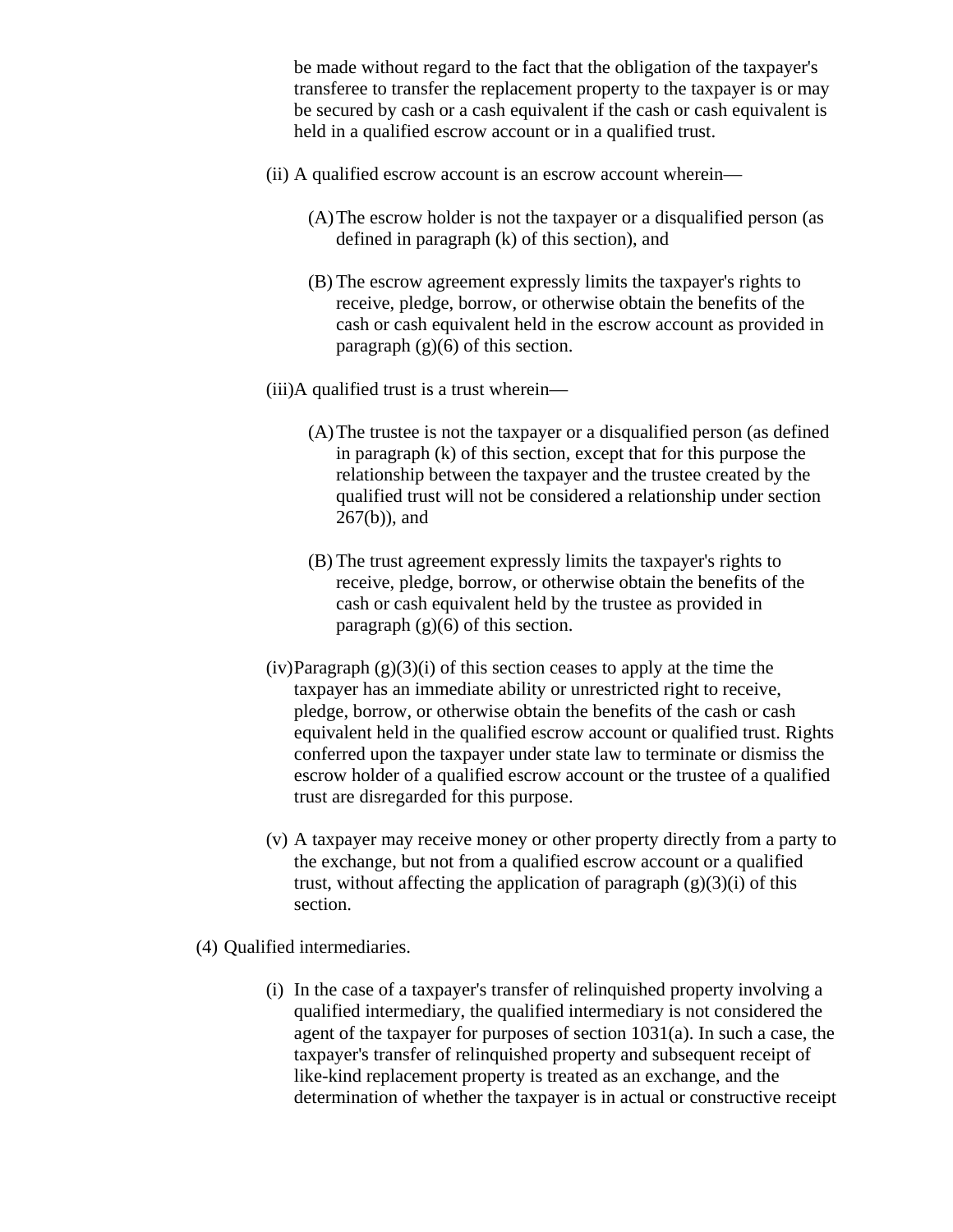of money or other property before the taxpayer actually receives likekind replacement property is made as if the qualified intermediary is not the agent of the taxpayer.

- (ii) Paragraph  $(g)(4)(i)$  of this section applies only if the agreement between the taxpayer and the qualified intermediary expressly limits the taxpayer's rights to receive, pledge, borrow, or otherwise obtain the benefits of money or other property held by the qualified intermediary as provided in paragraph (g)(6) of this section.
- (iii)A qualified intermediary is a person who—
	- (A)Is not the taxpayer or a disqualified person (as defined in paragraph (k) of this section), and
	- (B) Enters into a written agreement with the taxpayer (the "exchange agreement") and, as required by the exchange agreement, acquires the relinquished property from the taxpayer, transfers the relinquished property, acquires the replacement property, and transfers the replacement property to the taxpayer.
- (iv)Regardless of whether an intermediary acquires and transfers property under general tax principals, solely for purposes of paragraph  $(g)(4)(iii)(B)$  of this section—
	- (A)An intermediary is treated as acquiring and transferring property if the intermediary acquires and transfers legal title to that property,
	- (B) An intermediary is treated as acquiring and transferring the relinquished property if the intermediary (either on its own behalf or as the agent of any party to the transaction) enters into an agreement with a person other than the taxpayer for the transfer of the relinquished property to that person and, pursuant to that agreement, the relinquished property is transferred to that person, and
	- (C) An intermediary is treated as acquiring and transferring replacement property if the intermediary (either on its own behalf or as the agent of any party to the transaction) enters into an agreement with the owner of the replacement property for the transfer of that property and, pursuant to that agreement, the replacement property is transferred to the taxpayer.
- (v) Solely for purposes of paragraphs  $(g)(4)(iii)$  and  $(g)(4)(iv)$  of this section, an intermediary is treated as entering into an agreement if the rights of a party to the agreement are assigned to the intermediary and all parties to that agreement are notified in writing of the assignment on or before the date of the relevent transfer of property. For example, if a taxpayer enters into an agreement for the transfer of relinquished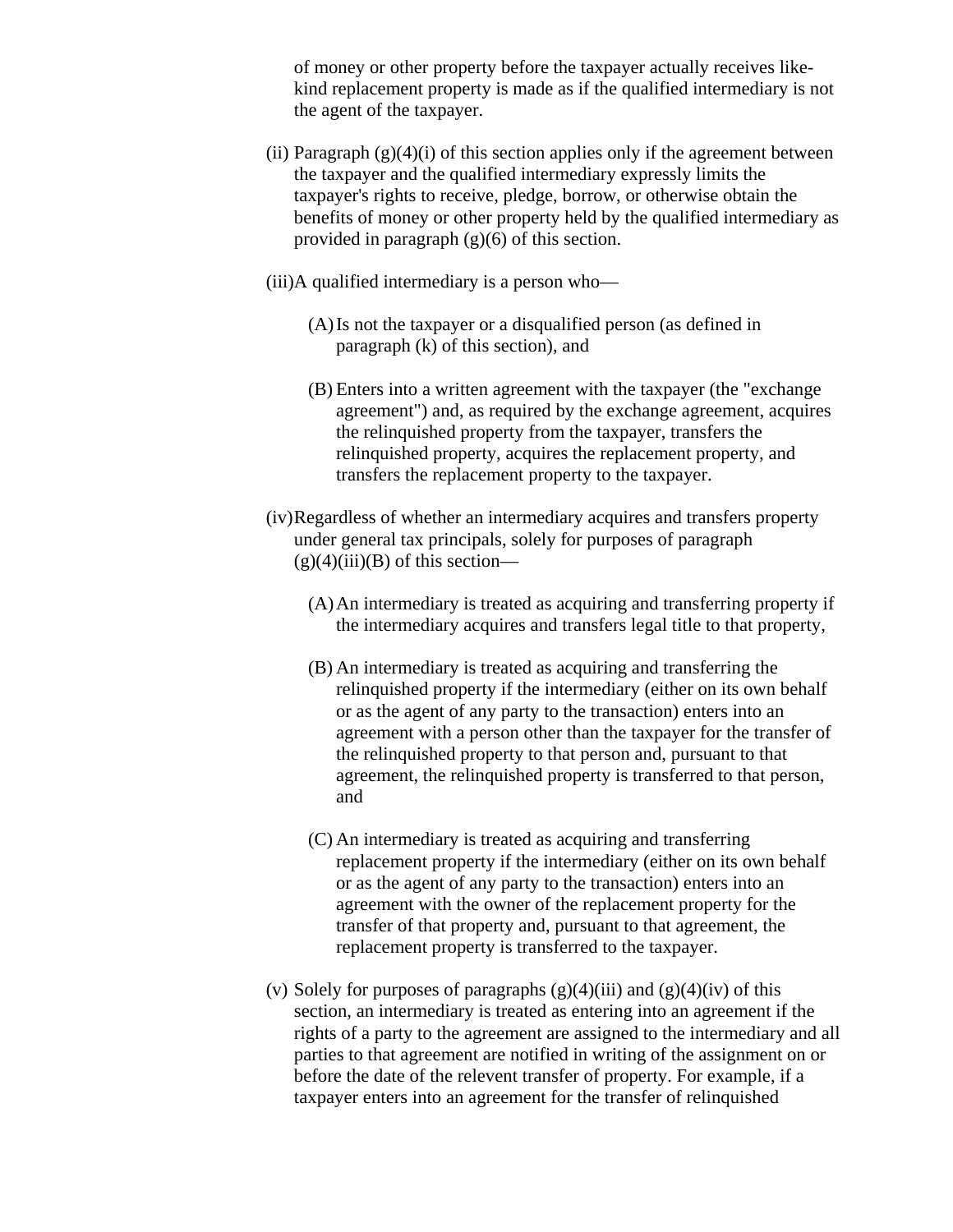property and thereafter assigns its rights in that agreement to an intermediary and all parties to that agreement are notified in writing of the assignment on or before the date of the transfer of the relinquished property, the intermediary is treated as entering into that agreement. If the relinquished property is transferred pursuant to that agreement, the intermediary is treated as having acquired and transferred the relinquished property.

- $(vi)$ Paragraph  $(g)(4)(i)$  of this section ceases to apply at the time the taxpayer has an immediate ability or unrestricted right to receive, pledge, borrow, or otherwise obtain the benefits of money or other property held by the qualified intermediary. Rights conferred upon the taxpayer under state law to terminate or dismiss the qualified intermediary are disregarded for this purpose.
- (vii) A taxpayer may receive money or other property directly from a party to the transaction other than the qualified intermediary without affecting the application of paragraph  $(g)(4)(i)$  of this section.
- (5) Interest and growth factors. In the case of a deferred exchange, the determination of whether the taxpayer is in actual or constructive receipt of money or other property before the taxpayer actually receives the like-kind replacement property will be made without regard to the fact that the taxpayer is or may be entitled to receive any interest or growth factor with respect to the deferred exchange. The preceding sentence applies only if the agreement pursuant to which the taxpayer is or may be entitled to the interest or growth factor expressly limits the taxpayer's rights to receive the interest or growth factor as provided in paragragh (g)(6) of this section. For additional rules concerning interest or growth factors, see paragraph (h) of this section.
- (6) Additional restrictions on safe harbors under paragraphs  $(g)(3)$  through  $(g)(5)$ .
	- (i) An agreement limits a taxpayer's rights as provided in this paragraph  $(g)(6)$  only if the agreement provides that the taxpayer has no rights, except as provided in paragraph  $(g)(6)(ii)$  and  $(g)(6)(iii)$  of this section, to receive, pledge, borrow, or otherwise obtain the benefits of money or other property before the end of the exchange period.
	- (ii) The agreement may provide that if the taxpayer has not identified replacement property by the end of the identification period, the taxpayer may have rights to receive, pledge, borrow, or othewise obtain the benefits of money or other property at any time after the end of the identification period.
	- (iii)The agreement may provide that if the taxpayer has identified replacement property, the taxpayer may have rights to receive, pledge, borrow, or otherwise obtain the benefits of money or other property upon or after—